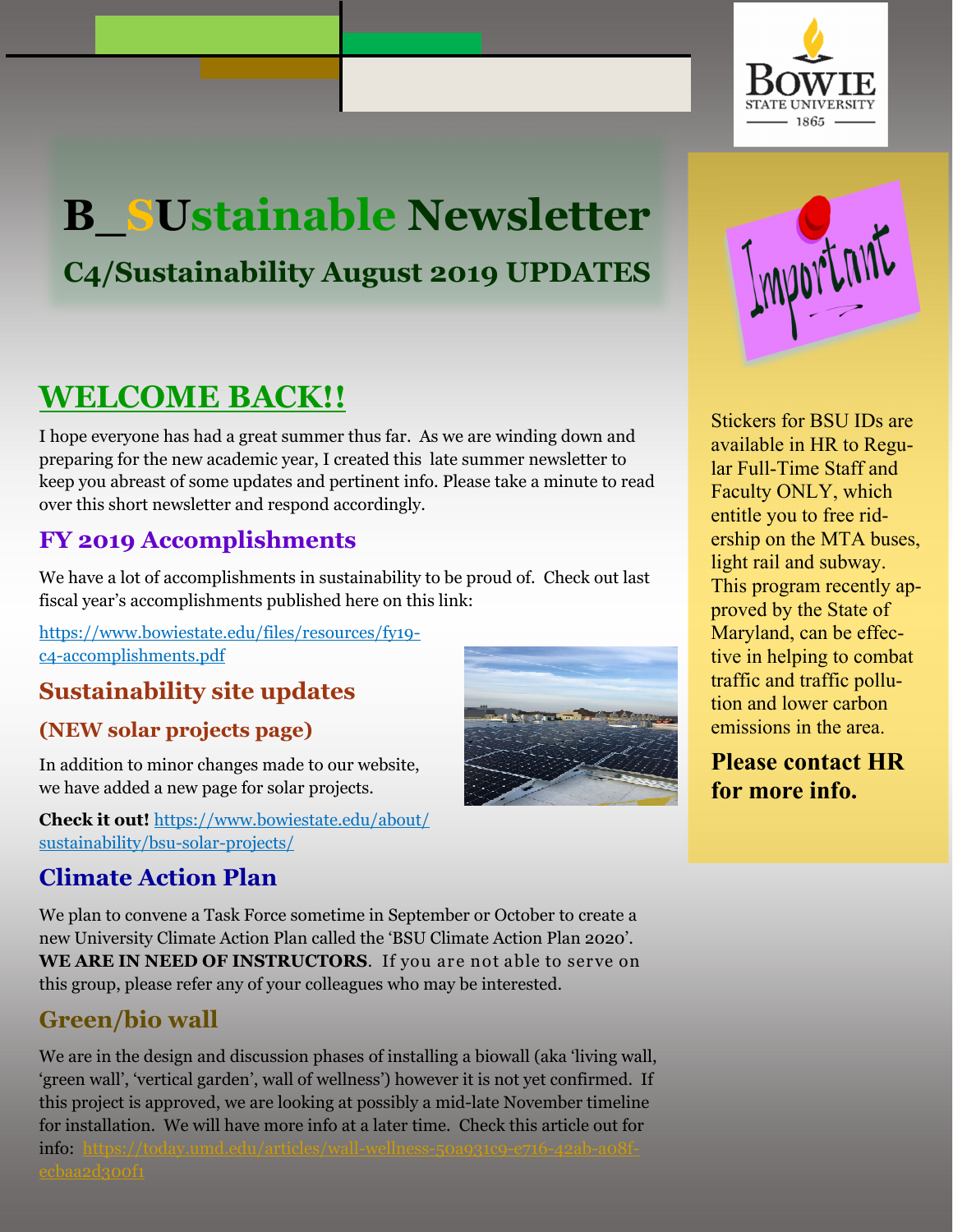

# **\*PROJECT UPDATES\***



**Bikeshare program**--- THE BIKES ARE HERE! The Student Center will operate our first ever BSU Bikeshare program. C4 has donated the locks and helmets for the bikes. The Bikeshare guidelines were created and approved along with Terms and Conditions that must be signed before checking bikes out. A link will be posted soon under the Office of Auxiliary Services/Student Center on the website. The official launch program will be a short, informal program where we intend to have President Breaux speak. More details to come at a later time.

Bikeshare launch program- Thursday, Sept 5. 11:00am

**Solar charging units**--- See attached picture. The units are outdoor charging centers for charging smart devices while you sit. These are off-grid, 100% solar powered. (Company website: https://www.solarsynthesis.us/#/)We will have three of these units located next to existing sitting benches. Locations are two on the East promenade in front of Student Center lawn facing the rear of the Library. One will be placed next to bench between Library and Henry Bldg nearest to Henry Circle.



#### Estimated completion- early September

**Mini solar table by Kennard**—Repair update: Over time, the table has incurred major

ing with the company (SolGreen Solutions) to have an four seats replaced and 1 am work-<br>ing with the company (SolGreen Solutions) to have this work done. The hardware is cuswear & tear and is now missing three of the four seats. We will have all four seats replaced and I am work-



tom made by only one fabricator. The new seats and mounts will have to be recreated. This process will take several weeks. The company will install the new seats once the parts have been shipped to the campus. Total time is about 8 weeks.

Estimated completion- mid-October

der construction with a planned completion time of late November. The new lot will in-**Parking Lot I solar canopy (Capital project)**—The new @ 400 space parking lot is unclude an extensive solar panel canopy network similar to current Lot G.

Estimated completion- late November



#### **LEED Platinum plaque (CNSMN)**—A plaque from the US Green Building Council is planned to

be purchased to publicize the building's prestigious

recognition . It will likely be placed somewhere in the lobby. This project has been in the works since April, and is in the hands of URM. Several inquires have been made for a status, but we are unsure of a timeline completion. Hopefully, we will have a status by our first meeting in Sept.

#### Estimated completion- unknown

**Big Belly trash compactor**— Verizon, T-Mobile and AT&T have announced plans to discontinue their 3G networks beginning Dec  $31<sup>st</sup> 2019$ . As a result of the scheduled shutdown, Bigbelly stations, which run on the network will be impacted and will stop communicating when the network is shut off. In order to ensure connectivity and for the stations to continue to work, the stations will have to be converted to the 4G LTE network which is guaranteed to be maintained and active until  $@$  2030.

#### Estimated completion– early October

 **Dorm Mania 2020**—We just this week received confirmation from Mr. Rodney Peters that there is

 currently storage space to accommodate items for Spring move out. Our plan is to try again this year to start this program. Updates will be given at a later time.

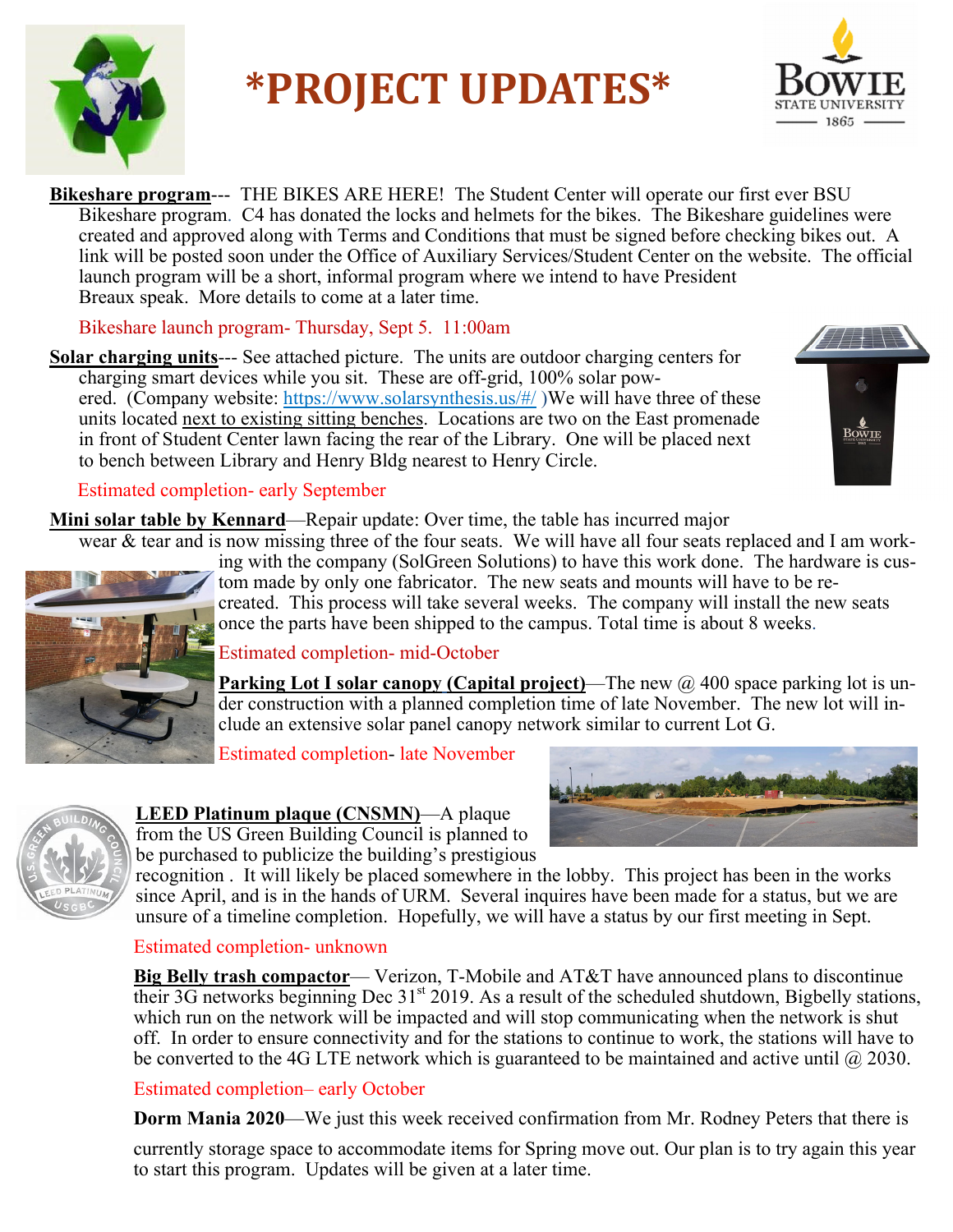

# *Calendar of Events*

| Date and Time                           | <b>Topics</b>                             | <b>Meeting Locations</b>                  |
|-----------------------------------------|-------------------------------------------|-------------------------------------------|
| Thursday, Sept 5<br><b>TBD</b>          | Bikeshare Launch<br><b>BSU</b><br>Program | <b>Student Center Lawn Area</b>           |
| Wedn, Sept 18<br>3:00~4:00pm            | C4 Meeting                                | Library Conf Room                         |
| Sunday, October 13<br><b>TRD</b>        | Post Homecoming<br>Campus wide clean up   | Campus-wide                               |
| Wednesday, October 16<br>3:00~4:00pm    | C4 Meeting                                | Library Conference Rm                     |
| Sun, Oct 27-Tues, Oct 30                | <b>AASHE Conference 2019</b>              | Spokane, WA                               |
| Thursday, Nov 5<br>10:30am - 1:00pm     | Shred Day                                 | Henry Circle                              |
| Wednesday, Nov 20<br>3:00~4:00pm        | C4 Meeting                                | Chesapeake Room,<br><b>Student Center</b> |
| Tuesday, November 5<br>10:30am - 1:00pm | Shred Day                                 | Henry Circle                              |
| Tuesday, December 10<br>3:00pm-4:00pm   | C <sub>4</sub> End of Semester<br>Meeting | Computer Science Room                     |

For more information on any of the events listed above, please contact Mr. Walker via email at jswalker[@bowiestate.edu](mailto:jswalker@bowiestate.edu) or 301-860-3471